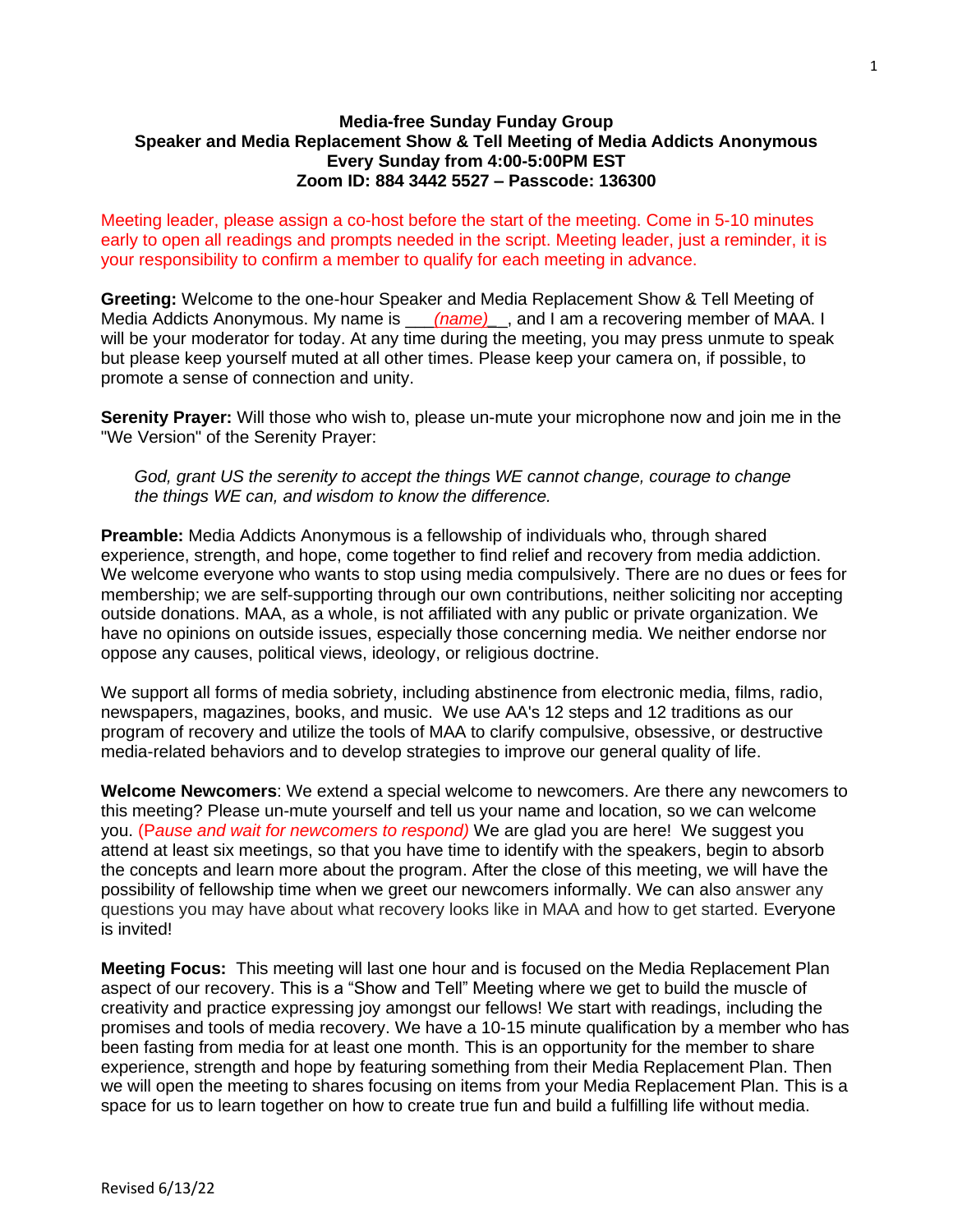**Readings:** I need three volunteers to be readers for this meeting. We will be sharing the readings on the screen. Who would like to give service by reading today? Please raise your hands, and I will take three names.

I will now read The Twelve Steps of Media Addicts Anonymous.

# **The Twelve Steps of Media Addicts Anonymous**

*Here are the steps we took, which are suggested as a program of recovery:*

- *1. We admitted we were powerless over media—that our lives had become unmanageable.*
- *2. Came to believe that a Power greater than ourselves could restore us to sanity.*
- *3. Made a decision to turn our will and our lives over to the care of God as we understood God.*
- *4. Made a searching and fearless moral inventory of ourselves.*
- *5. Admitted to God, to ourselves, and to another human being the exact nature of our wrongs.*
- *6. Were entirely ready to have God remove all these defects of character.*
- *7. Humbly asked God to remove our shortcomings*
- *8. Made a list of all persons we had harmed and became willing to make amends to them all.*
- *9. Made direct amends to such people wherever possible, except when to do so would injure them or others.*
- *10. Continued to take personal inventory and when we were wrong promptly admitted it.*
- *11. Sought through prayer and meditation to improve our conscious contact with God as we understood God, praying only for knowledge of God's will for us and the power to carry that out.*
- *12. Having had a spiritual awakening as the result of these steps, we tried to carry this message to other media addicts, and to practice these principles in all our affairs.*

*\_(name)\_* would you please read the 12 Promises of Media Addicts Anonymous?

# **The 12 Promises of MAA**

*1) Satisfaction and fulfillment in everyday life—We depend on our Higher Power and our fellowship to find relief and answers to our problems. We cultivate rich connections with our fellows and have many non-media related sources of recreation and relaxation. We live engaged and rewarding lives.*

*2) Time reverence—We focus on our goals and visions. We use our time to nurture our talents and fulfill our dreams.*

*3) We act responsibly—No longer pulled by the lore of a screen or an electronic device, we are mindful of our attention and direct it appropriately.*

*4) Mindfulness—We stay focused on the here and now. We find peace and comfort knowing we are exactly where we are supposed to be in this moment.*

*5) Connection—We socialize with others and prefer connection to real people and to nature. We find joy and comfort in belonging. Loneliness and isolation have faded away.*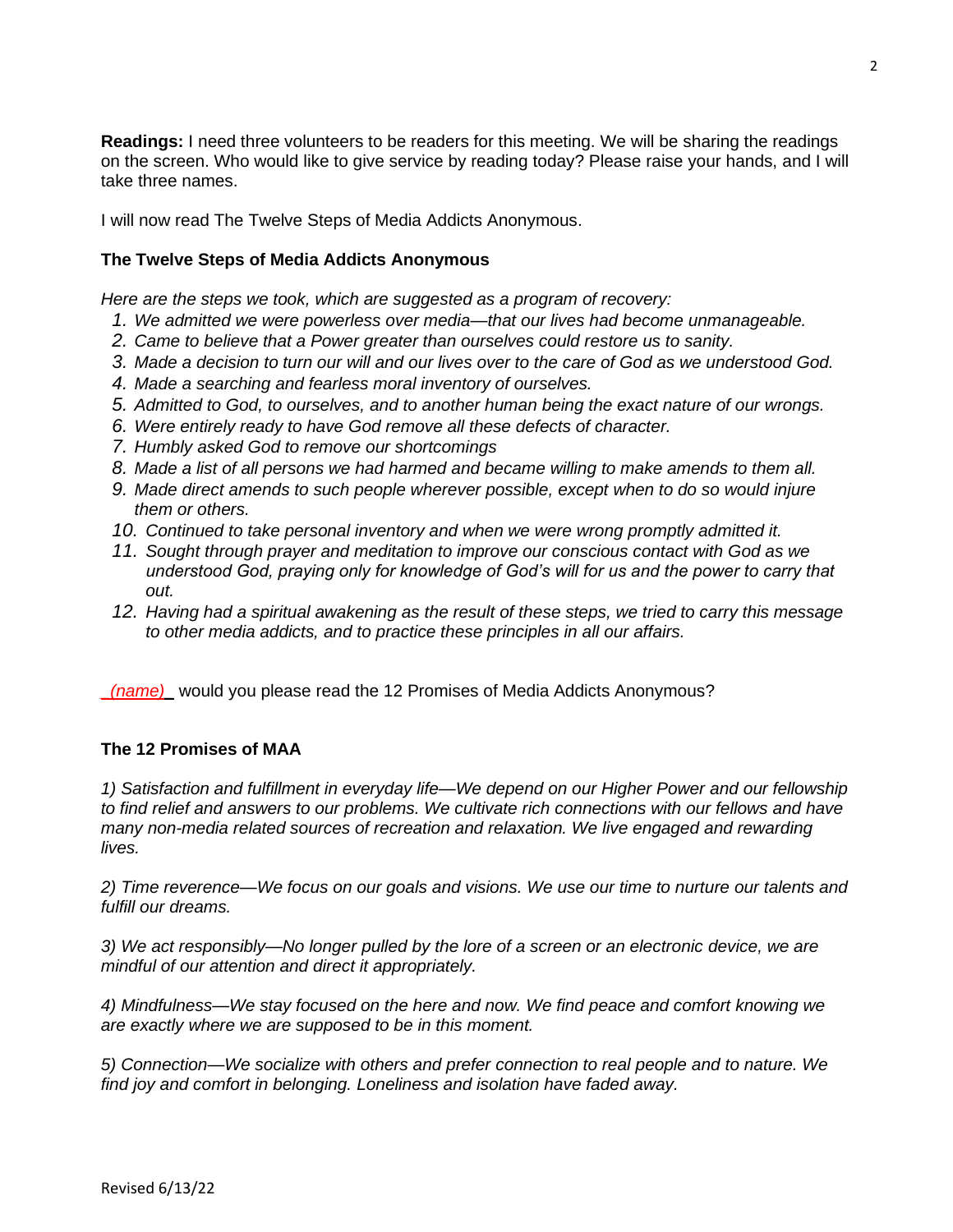*6) Appreciation for our uniqueness—Our self-worth and self-esteem come from the personal relationship we have with our Higher Power. We take pride and revel in our individuality knowing that our unique gifts come through our Higher Power to enhance this world.*

*7) Embrace work and choose priorities—We find enthusiasm in our work and effectively manage and prioritize our daily goals. Because we no longer abuse our brains with prolonged media usage, our brains are clearer and re-calibrated.*

*8) Living in reality—We interact with real people and enjoy real life. We face our problems head-on and are not drawn to live in a fantasy world where things are pristine and unrealistic. We live life on life's terms and find that life is gorgeously messy and colorful. We feel blessed as we embrace it all.*

*9) Acceptance and honesty—As we are honest about our disease and accept that we are media addicts, we have come to intuitively know we are priceless in our uniqueness and start to share our gifts with others. We trust ourselves and begin to see how we have a positive impact on others and the world.*

*10) Connection with our bodies and nature—Self-care has become our priority. Our bodies are the vessels that carry us through this life. We only get one, so we mindfully take care of it. We frequently spend time in nature to rejuvenate and refresh our spirits.*

*11) We cease fighting with media—When we stay in fit spiritual condition, we don't need to push media away. Instead, we recoil from it as if from a hot flame. Media no longer has a hold on us. We see Higher Power is doing for us what we could not do for ourselves.*

*12) We experience more vitality—We have more energy and our pains fade away because we are not engaged in the repetitive actions that created them. We sleep better and feel healthier. We have a sense of well-being not known before. (Pass)*

Thank you.

Besides working the Twelve Steps as outlined in the Big Book of Alcoholics Anonymous, we also apply the following tools to help create and maintain a strong media recovery program.

We will now be reading the short version of MAA's tools. Please go to our website for more detailed information on how to work these tools at www[.mediaadictsanonymous.org.](http://www.mediaadictsanonymous.org/)

\_\_\_*(name)\_\_\_* would you please read the Twelve Tools of Media Addicts Anonymous?

# **The Twelve Tools of Media Addicts Anonymous**

- *1. Meetings—Meetings are a place we learn about our addiction. We stop isolating and gather with others who want to recover from media addiction.*
- *2. Sponsorship—A sponsor is a media-sober member of MAA who has taken all Twelve Steps and is living the Steps and Traditions to the best of their ability. We ask a sponsor to guide us through the Twelve Steps of Recovery and help us create and use our media sobriety plan.*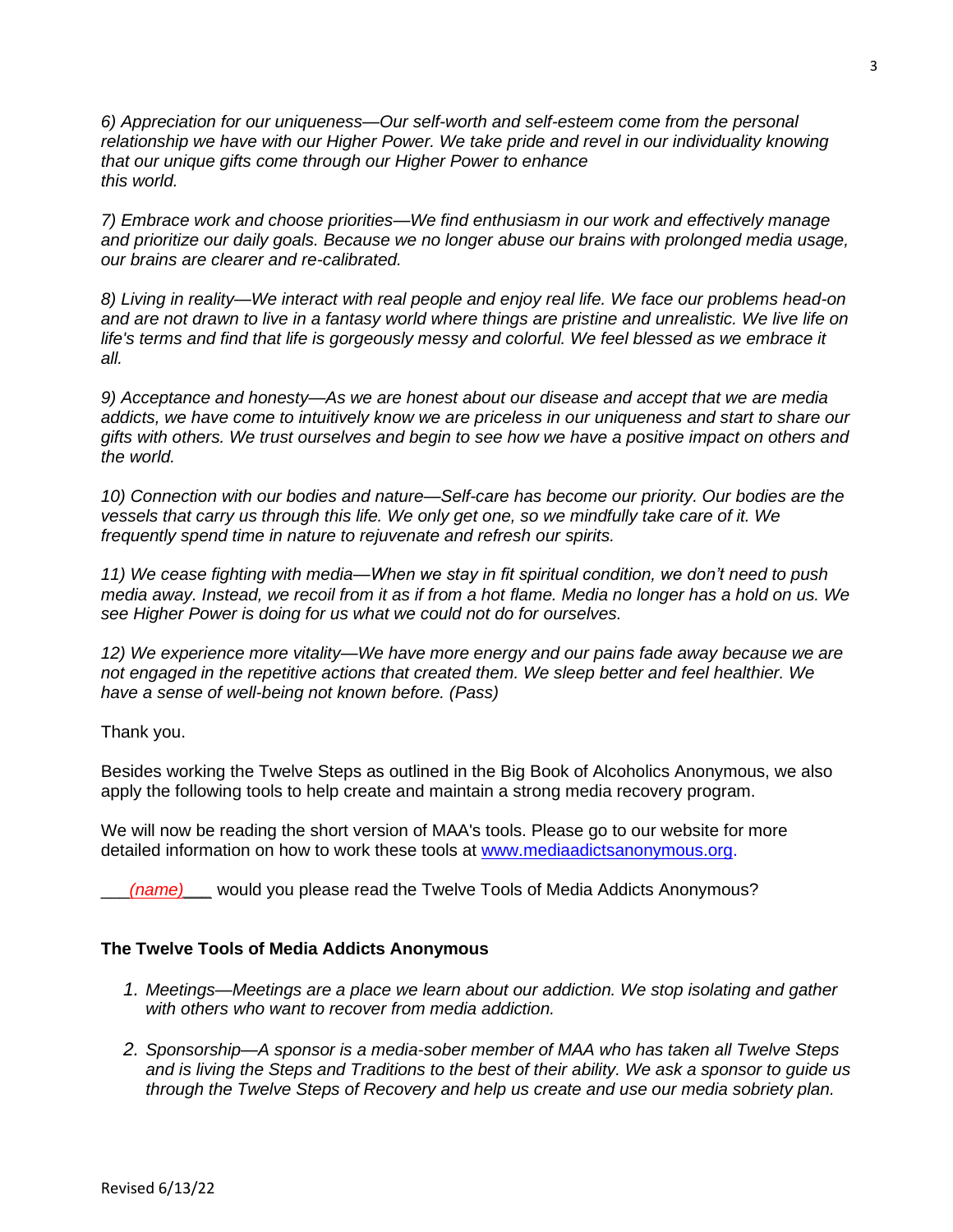- *3. Media Awareness and Trigger Identification—We work closely with our sponsor to discover what behaviours trigger the "phenomenon of craving". These are the things that cause us to be out of control and compulsively use electronic media.*
- *4. Media Fasting—We recommend fasting from any unnecessary media for a period of time. This helps us see our compulsion more clearly, start to break the cycle, and connect to ourselves and others in deeper and healthier ways.*
- *5. Media Sobriety Plan—We make A "Media Sobriety Plan" to help us define what, when, how, where, and why we use our devices.*
- *6. Media Replacement Plan—We make a Media Replacement Plan so that we will have enjoyable and healthy activities to replace media.*
- *7. Media Withdrawal Plan—We make a Media Withdrawal Plan to help us cope with the moodiness, anxiety, boredom and agitation etc that we may feel when we stop using media. "Sobriety Action Partners," "Sobriety Action Meetings," out-reach calls, tracking urges and asking Higher Power to remove the obsession are a few of the strategies we include.*
- *8. Daily Body Care Awareness and Adequate Sleep—We set a media curfew for ourselves and a regular bedtime, and we try to keep electronic media out of the bedroom. During the day we eat nourishing food and getting proper exercise and fresh air.*
- *9. Meditation—We regularly take time to meditate, to feed our spirits in ways that electronic media never could.*
- *10. Literature—We read the Big Book of Alcoholics Anonymous and other Twelve Step literature to reinforce our understanding of addiction and how to recover.*
- *11. Writing—We write daily to help us gain a wider perspective on our difficulties and our disease.*
- *12. Service—Carrying the message to the media addict who still suffers is the basic purpose of our Fellowship. Any form of service, no matter how small, which helps reach a fellow sufferer adds to the quality of our own recovery. (Pass)*

We are here today to focus on Tool 6 of the Twelve Tools of Media Addicts Anonymous.

(name) would you please read Tool 6: Media Replacement Plan?

Tool 6: Media Replacement Plan

*Because many of us use media as our main source of relaxation, reward, and recreation, we need*  to find other activities that bring us joy and fulfillment. When we stop compulsively using media, there will be a void. It will be difficult to obtain long-term sobriety if we don't have a plan to fill that *void. Therefore, a "Media Replacement Plan" is an important system to create as soon as possible so that we will have enjoyable and healthy activities to replace media. Here are some examples:*

*A. Fun, Pleasure, and Relaxation*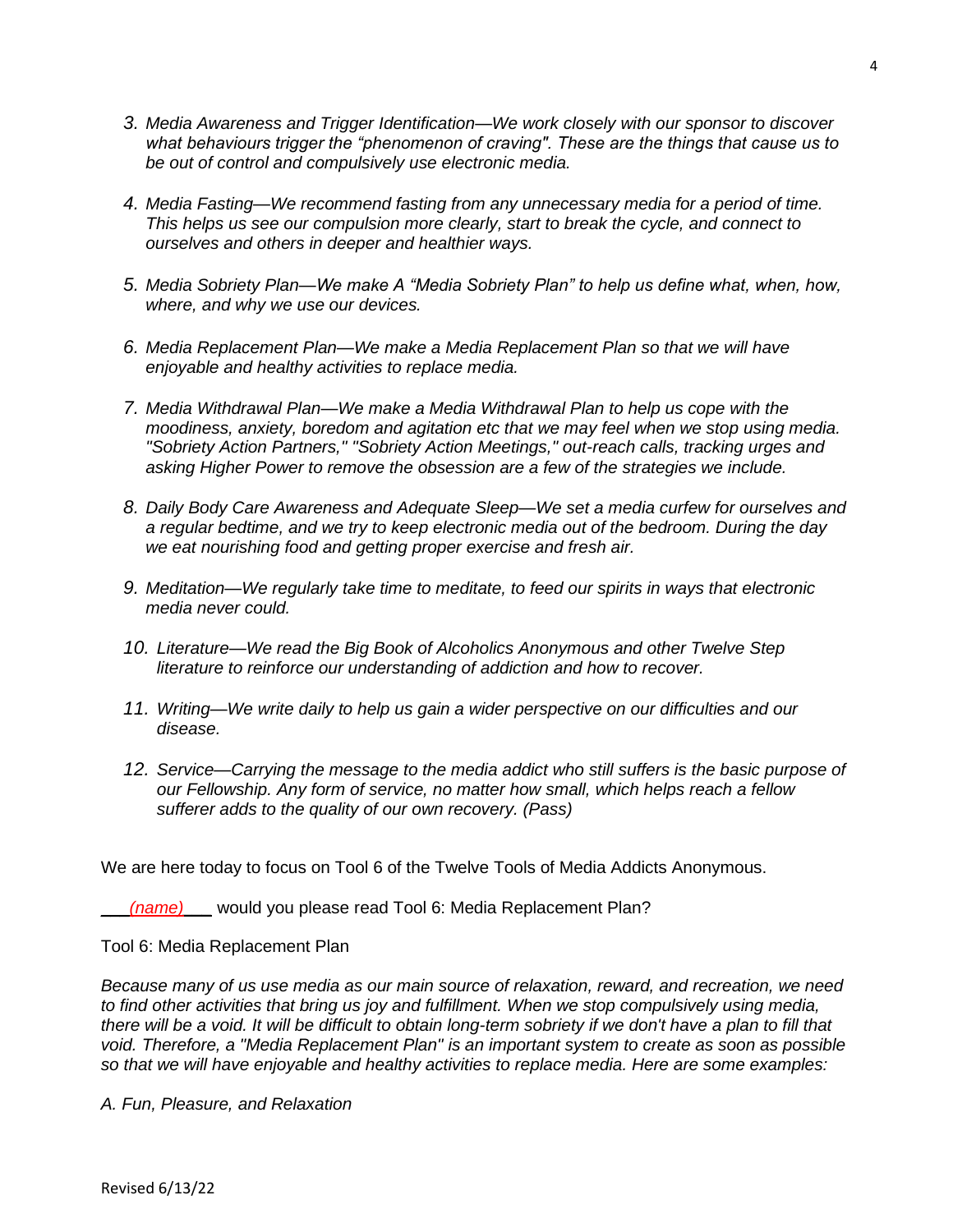5

*We write lists of things we love to do for fun, relaxation, and pleasure and post it where we can see it. We share this plan with our sponsor or media sobriety action partner and use these activities daily in place of our electronic media.*

## *B. Connection and Play*

*We schedule time in our week for play and community. We have often used electronic media as a substitute for true recreation and human connection. We become willing to learn how to play and*  have more fulfilling relationships with others. When we are with others, we turn off our electronic *media and focus on our loved ones.*

### *C. Brain Health Awareness*

*We exercise our mind in healthy ways whether through study, moderate reading, journaling, or meaningful conversations. We read things that require thought and effort. We may also take classes or workshops to expand our interests and knowledge. We find ways to keep our minds sharp by memorizing phone numbers, poems, etc.—things we used to do before smart phones.*

## *D. Creativity*

*We take time to nourish our own creativity. This may include participating in artistic endeavors such as writing, visual arts, music, theater, dance, singing, etc., or we may direct that creative process toward whatever endeavors fulfill us.*

Thank you all for reading.

**Timekeeper:** Who will be our timekeeper for today? *(wait for volunteer)* Thank you!

Our speaker, \_\_*(name)*\_\_, will now qualify for 10-15 minutes. Afterwards, we will open the meeting for anyone who wishes to share. \_\_*(name)*\_\_, how would you like your time kept by the timekeeper? Timekeeper, please let our speaker know when \_\_\_ minutes are up and when their qualification has ended.

## *(Speaker now qualifies)*

Thank you, \_\_*(name)\_*\_, for sharing your experience, strength, hope with us.

## **Open Sharing:**

We will now open the meeting for sharing. We ask members to focus on featuring an item of your Media Replacement Plan or share what is current for you in building the Media Replacement aspect of your recovery. We do not engage in crosstalk, which we define as interrupting, directly addressing another speaker, commenting on someone else's share, giving advice, or making suggestions. Please do NOT mention media titles or specific content of your addictive media.

Timekeeper, can you please let the person sharing know when two minutes are up and again at three minutes? Please acknowledge the timekeeper's warning at 2 minutes by saying, "Thank you," and at 3 minutes, please wrap up quickly.

If you want to share, please clearly raise your hand on the screen and wait to be called, then unmute yourself. Tell us your name, and, if you're comfortable, your location. This helps to facilitate connection and outreach.

## *(Wrap up at 57 min)*